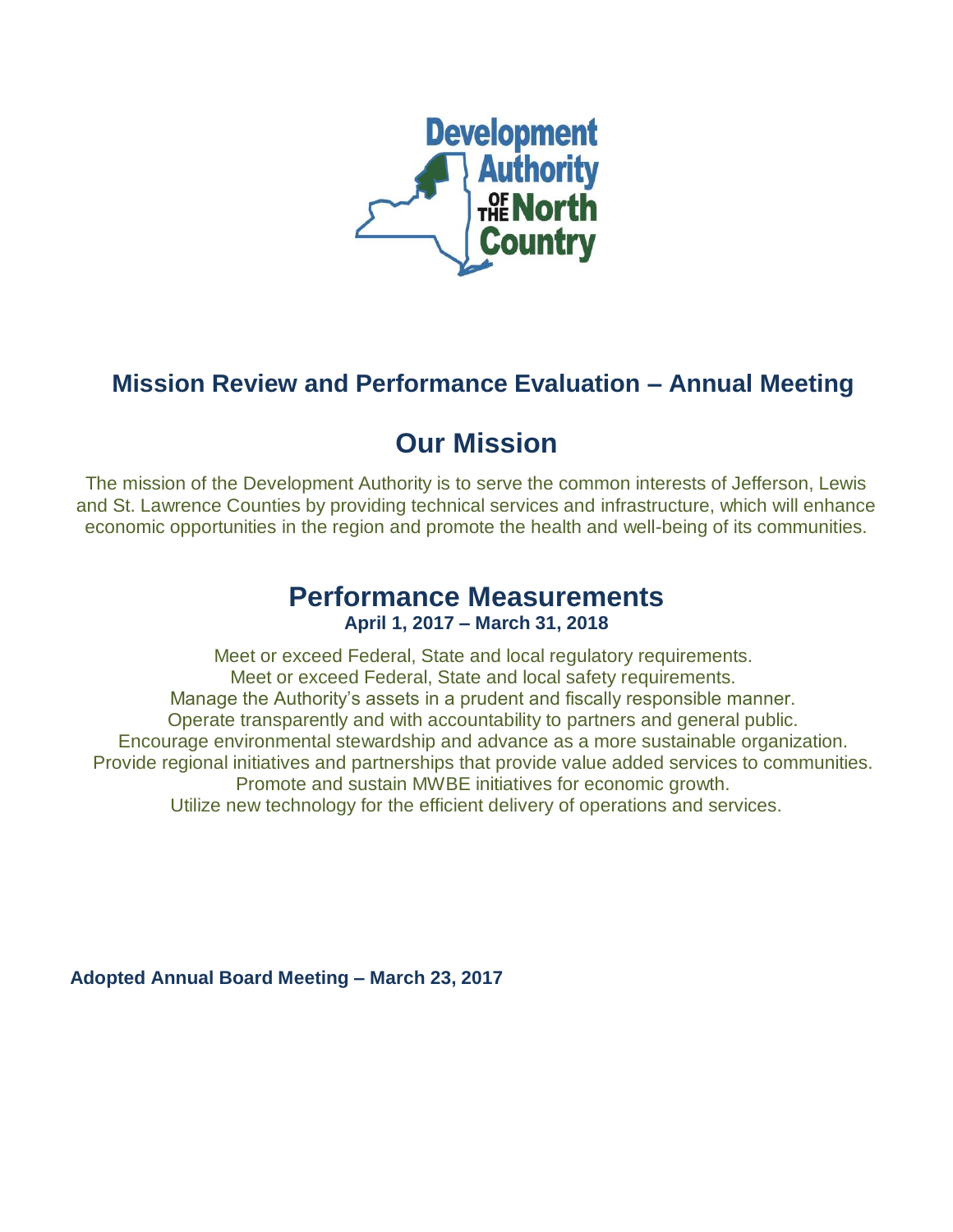## **Fiscal Year End 2018 Performance Measurements April 1, 2017 - March 31, 2018**



**The Development Authority of the North Country adopted the following measurements as indicators of the Authority's performance. Listed for each objective are the activities which addressed the objective during the fiscal year. Actions reflected in red are non-performance issues.**

**This, combined with the ever increasing list of providing value added services to the communities, reflects the performance of the Authority and its divisions this completed fiscal year.**

### **P Meet or exceed Federal, State and local regulatory requirements.**

- The Defense Contract Audit Agency completed an incurred cost audit of the Authority's Army Sewer and Water Lines for the Fiscal Years ending 2014, 2015 and 2016. The audit resulted in no questioned Authority costs.
- The Authority received a Part 360 Solid Waste Management Permit to Construct and Operate a Solid Waste Management Facility, with an expiration date of January 25, 2023, from the New York State Department of Environmental Conservation (DEC).
- The Authority received its second Minority and Women-owned Business Enterprise (MWBE) report card, based on an evaluation by New York State Empire State Development. Of 21 criteria, the Authority scored a 17, resulting in grade of "A." The Authority received a grade of "A" on its first report card as well.
- The Authority completed the DEC Environmental Audit and there were no instances of regulatory non-compliance noted for the reporting period.
- Authority-owned Army Waterline, Army Sewer line, and Regional Waterline had no violations.
- The Technology Division assisted the New York Power Authority (NYPA) in the development of a State Environmental Quality Review Act (SEQRA) request for its communications backbone project.
- The Technology and Water Quality divisions worked cooperatively to respond to the Cybersecurity Vulnerability Assessment for water systems, as required by the New York State Department of Health.
- Human Resources completed Affordable Care Act (ACA) monthly and annual reporting to demonstrate that the Authority is providing health insurance coverage to employees and that the coverage meets minimum value and affordability levels.
- Human Resources completed Public Employee Safety and Health (PESH) annual reporting of workrelated injuries and illnesses.
- Human Resources completed required Workplace Violence Prevention annual training, an employee survey, site evaluations, checklists, and reporting.
- Human Resources ensured that appropriate employees completed the state Joint Commission on Public Ethics (JCOPE) required comprehensive ethics training and filed annual financial disclosure statements.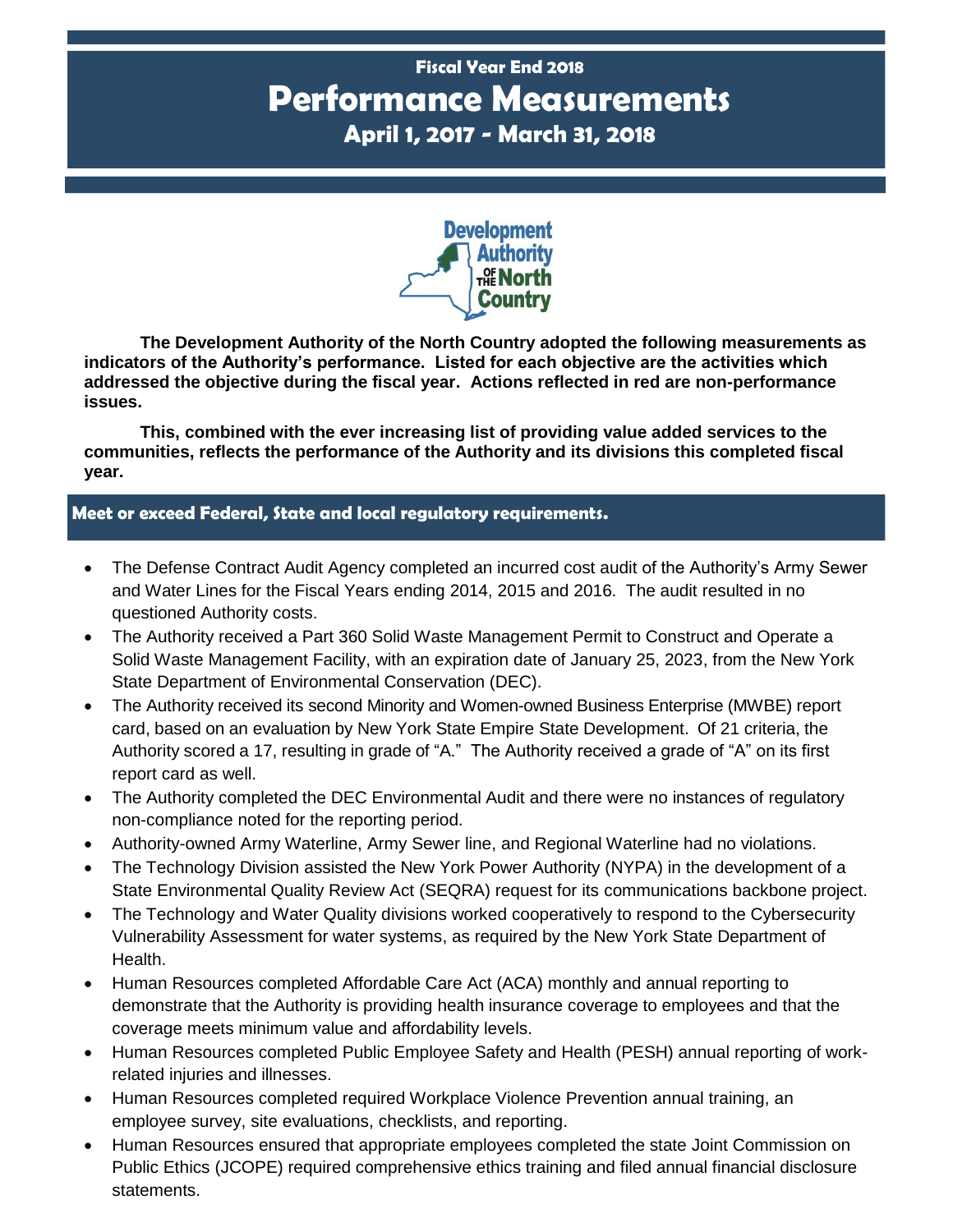- Human Resources completed required bi-annual reporting to the state Office for the Prevention of Domestic Violence.
- Payment to the New York State Public Works Enforcement fund was made in a timely manner.
- The Technology Division filed all FCC and New York State forms required to operate a Telecommunications Network in a timely manner.
- The Engineering Division reviewed 61 special waste disposal requests for over 21,000 tons to ensure the materials being delivered to the Materials Management Facility are acceptable as nonhazardous waste in accordance with the Authority's Part 360 permit.
- Water Pollution Control facilities serving the Villages of Carthage/West Carthage, Clayton and Malone, and the City of Ogdensburg that are managed by the Authority's Engineering Division, experienced a combined total of 60 violations FYTD. Violations were caused by a variety of issues including failing equipment and collection and treatment system capacity issues. The Authority is working with each of the municipalities to implement corrective actions to address these issues.
- Municipal wastewater treatment plants operated or managed by the Water Quality Division had 11 SPDES violations; proper documentation was filed with the DEC.
	- $\circ$  9 of the violations were due to wet weather causing high flows at the plants
		- 6 were the result of the high water levels on Lake Ontario and the St. Lawrence River – flows entered the sewer collection systems (3 in Sackets Harbor and 3 in Alexandria Bay)

## **P Meet or exceed Federal, State and local safety requirements.**

- The Authority completed 305 of 311 safety compliance items 98.1% complete for calendar year 2017.
- Water Quality Division personnel completed over 30 safety trainings to meet safety requirements and maintain operator certifications.
- The Technology Division developed a Health and Safety Plan and submitted it to NYPA for work in its facilities. The plan was approved.
- The Engineering Division coordinated and provided the following training for employees: Confined Space Entrant and Attendant, Confined Space Rescue, Aerial Lift, Crane & Hoist, Contractor Safety Training and Powered Industrial Truck Training that included 75 attendees.
- The Technology Division assured all contractors working on the network had 10-hour OSHA certificates.
- Authority employees with New York State Department of Transportation (DOT) Commercial Driver Licenses completed required employee annual physicals and random drug and alcohol screening.
- The required Defensive Driver Training for Authority employees was completed.
- The Authority offered free lead-safe certification training to contractors in the Massena area to help qualify them to work on Authority-administered housing rehabilitation projects.
- The Authority maintained a Board-Certified Safety Professional on staff and completed internal safety compliance audits for confined space and respiratory protection.
- The Engineering Division managed the Authority's safety program and facilitated monthly Safety Committee meetings with representatives from all divisions.
- The Engineering Division completed quarterly internal compliance audits to ensure that regulatory and safety requirements were being met.
- The Water Quality Division and Materials Management met all OSHA requirements and completed annual safety inspections for all facilities and safety equipment.
- The Authority had 5 reportable accidents in calendar year 2017, an increase from 4 reportable accidents in 2016.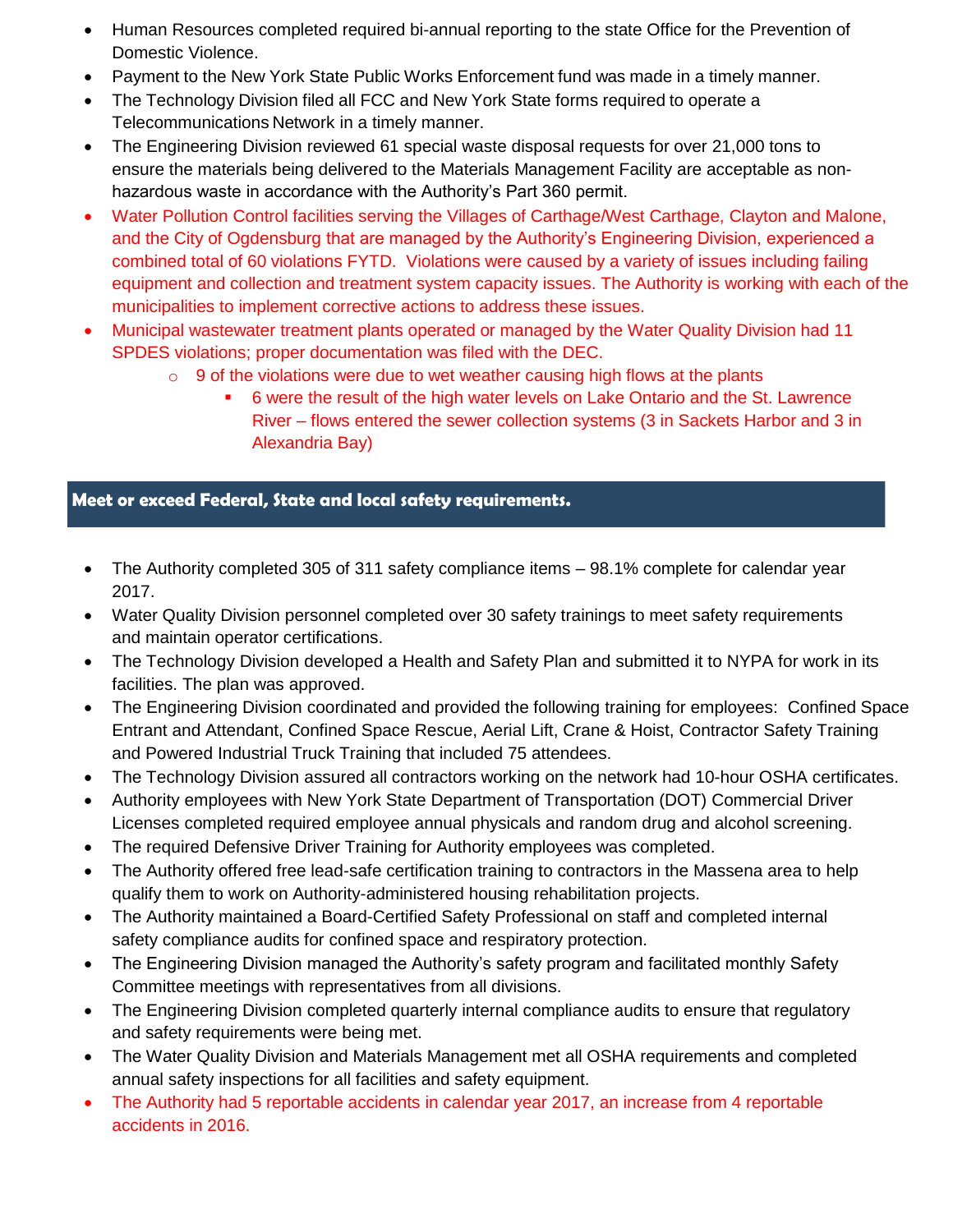#### **P Manage the Authority's assets in a prudent and fiscally responsible manner.**

- The Authority issued a competitive invitation to bid for fiber maintenance and emergency restoration.
- The Authority issued a competitive invitation to bid for all Cisco equipment, resulting in cost savings and efficiencies by working with one value-added reseller instead of many.
- The Authority publicly accepts bids for all used equipment and assets, utilizing a public electronic auction site.
- The Technology Division signed four new fiber leases with other local service providers to decrease the Authority's capital costs and provide services to customers at a lower cost.
- The Materials Management Division is required to fund Closure and Post-Closure Reserves to fund landfill closure and post-closure requirements. The required Financial Assurance Compliance Report was submitted to the DEC for FYE 2017. The FYE 2018 Compliance Report will be submitted to the DEC upon audit completion.
- The Technology Division extended a fiber swap and added locations with SLIC Network Solutions and Westelcom in an effort to reduce capital costs, yet still provide services to customers.
- The Technology Division reduced equipment maintenance costs by \$50,000 per year by eliminating maintenance service on lower-cost equipment that is more cost effective to replace with spares.

#### **P Operate transparently and with accountability to partners and general public.**

- The Authority launched a new website, new recycling website and new recycling Facebook page to expand its electronic media presence and provide information about the Authority and waste diversion activities in a format that is easier for the public to use.
- A 10-year strategic plan was developed and adopted by the Authority, with input from stakeholders and customers.
- Regional Development staff completed the Fort Drum Joint Land Use Study, funded by the Department of Defense, Office of Economic Adjustment, and NYS State Sen. Patty Ritchie. The study provides information pertaining to encroachment issues relating to Fort Drum and surrounding communities, and strategies to mitigate them.
- Working with IT and Engineering staff, the Regional Development Division completed the Fort Drum Compatibility website to provide communities with access to information pertaining to land uses compatible with development near Fort Drum.
- The Authority hosted an open house of its Materials Management Facility, with informational and partner displays and tours of the landfill and related operations.
- Communications issued 18 press releases to inform the community about Authority activities, and media mentions/stories numbered more than 150, an increase of more than 100% over the prior year.
- To further inform the public about its activities and services, the Authority participated in the Tug Hill Local Government Conference, the St. Lawrence County Local Government Conference, the Greater Watertown Chamber of Commerce Business Expo, Geographic Information System (GIS) Legislative Day in Albany, the New York State I Love New York Tourism Conference, and Super Science Saturday.
- The Finance Division completed annual PARIS reporting for staff, board of directors, and benefits information for state Authorities Budget Office.
- The Authority provided its annual update newsletter to Rodman residents, and the Materials Management Division Director attended monthly Rodman town board meetings to keep residents updated on landfill activities.
- The Materials Management Division conducts periodic meetings with haulers to obtain feedback and discuss operational changes at the landfill and waste diversion initiatives.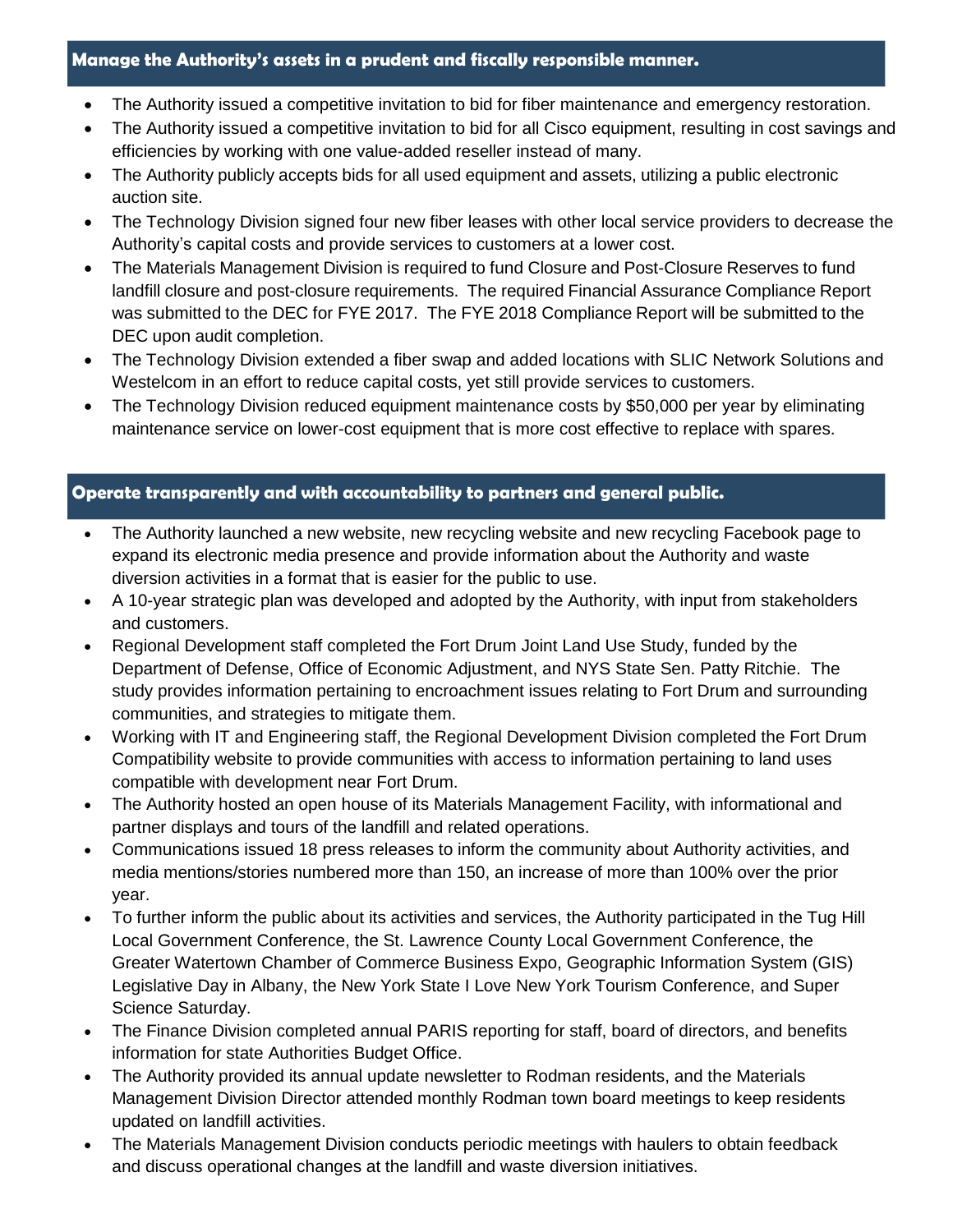- The Materials Management Division publishes periodic informational/instructional bulletins for landfill users called "Materials Management Memos," which are also posted to the Authority's website.
- Presentations on Authority activities were made to multiple community groups, including the Watertown Rotary Club, St. Lawrence County Legislature, the regional Municipal Energy Utilities Association, the St. Lawrence County Conference of Mayors and the Greater Watertown Chamber of Commerce Board of Directors.
- The Authority offered a workshop to introduce newly elected municipal officials in the tri-county area to its operations and services.
- The Water Quality Division conducted regular scheduled meetings with Route 3 Sewer municipalities, Regional Water Line municipalities, and the U.S. Army for fiscal and operations review.
- The Engineering Division maintained information about municipal efficiency/consolidation studies on the Development Authority's website to enhance transparency about the studies.

### **P Encourage environmental stewardship and advance as a more sustainable organization.**

- The Authority established an online Human Resources program for health, dental, and vision insurances for annual open enrollment and onboarding of new hires, resulting in a reduction in paper usage.
- The Authority developed and promoted pilot programs for mattress recycling, hardcover book recycling and agricultural plastics recycling.
- With its county partners and the DEC, the Authority sponsored five free, household hazardous waste collection days throughout the tri-county region.
- The Authority conducted internal waste audits and created promotional materials to encourage the recycling of common "lunchtime" and office waste among its employees.
- The Authority completed 982 of 987 environmental regulatory tasks 99.5% of the requirement.
- The Water Quality Division replaced diesel-powered generators at Booster Pump Station 1 and Booster Pump Station 2 with energy efficient, clean-burning natural gas units, eliminating underground bulk storage units.
- The Authority completed its electronic recycling, transporting 0.48 tons (960 pounds) of e-waste in FYE 2018.
- The Authority performed two internal waste audits in 2017 to provide a baseline for future comparison and to target employee recycling educational efforts.
- The Technology Division completed HVAC, fire suppression and battery inspections of all Central Offices to check for leaks, and assure proper operating conditions.
- The Authority began using the state Employees' Retirement System new online reporting system, resulting in a reduction in paper.
- The Authority's continuing partnership on the landfill's gas-to-energy plant was highlighted in a regional magazine.
- The Finance Division electronically distributes employee paystubs and utilizes a direct deposit program for expense reimbursement, continuing the Authority's conversion to electronic paperless transactions. Since 2013, the Authority has seen a reduction in check stock usage of approximately 30%.
- The Authority completed its required Executive Order #4 Survey and Report to New York State, reflecting its sustainability efforts.
- The Authority established a reuse program for office supplies and furniture.
- The Authority purchased 3,000 tree saplings to be planted in 2018 for riparian enhancement on the landfill site, consistent with the Wetlands Mitigation Plan.
- The Materials Management Division continues to be the site used by local colleges and the Jefferson Leadership Institute for environmental and infrastructure related field trips.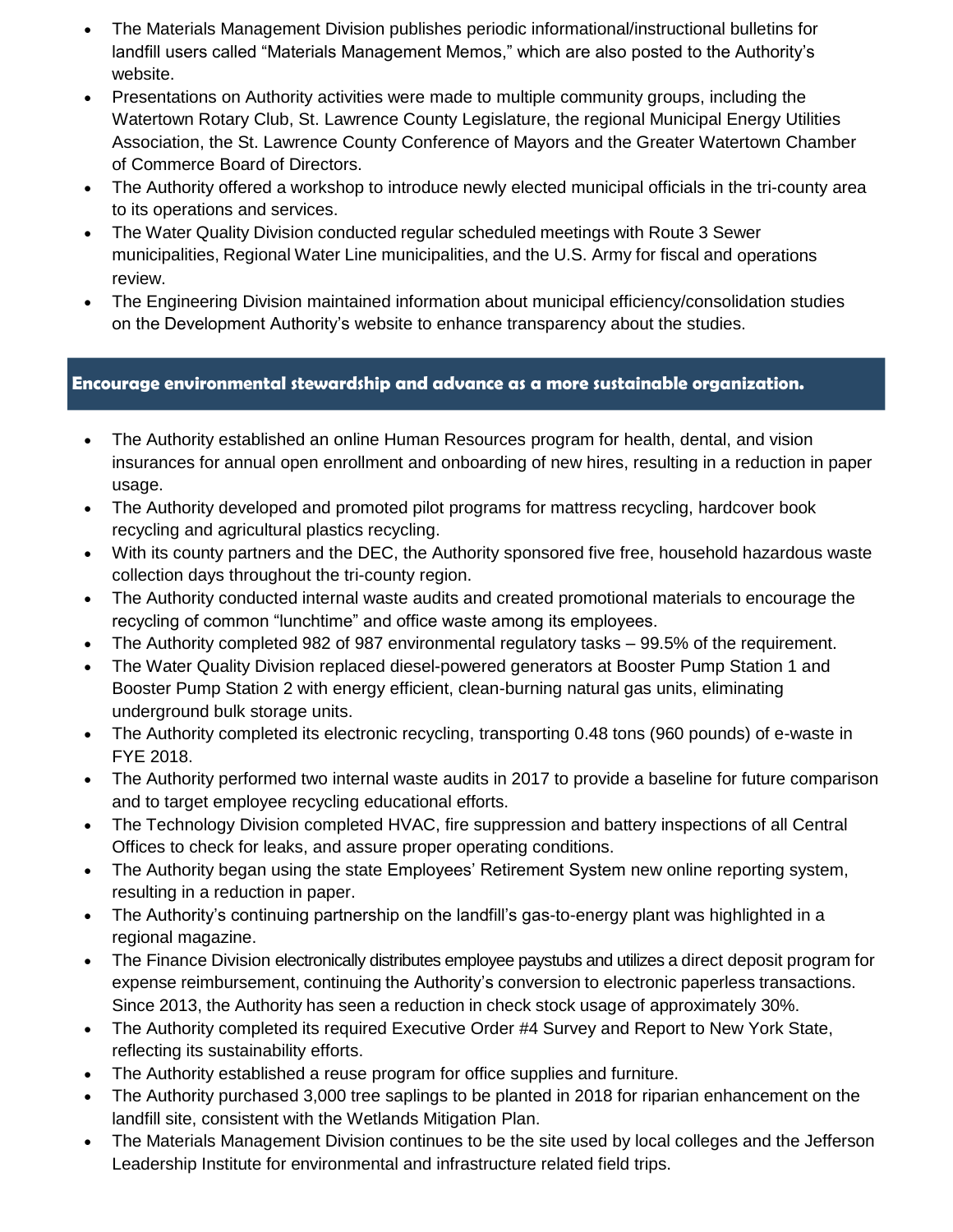- The Materials Management Division was awarded \$28,113.65 by the DEC for Household Hazardous Waste collection.
- The Materials Management Division was awarded \$44,905.48 by the DEC for collecting E-Waste.

#### **P Provide value added services to communities, developing regional initiatives and partnerships.**

- The Authority received a "Best Partner Award" from the New York Department of State in recognition of its efforts to help local municipalities share services and improve efficiencies.
- The Authority launched an incentive program to assist municipalities with the disposal of "zombie" properties they choose to demolish.
- The Authority signed partnership agreements with Fort Drum to assist the post with community planning and waste diversion activities.
- The Water Quality Division added five exercise stations to the Kanik Recreational Trail in Calcium to provide public users of the trail with an opportunity to engage in further health and wellness activities.
- The Materials Management Division purchased a book de-binding machine and coordinated a discarded book collection and de-binding operation with the North Country Library System. Debound hard cover books are now recycled.
- The Materials Management Division spearheaded a mattress recycling pilot program in partnership with Lewis County.
- The Materials Management Division collected and transported one container of agricultural plastics to Delta Plastics in Arkansas for determination of quality for recycling.
- The Materials Management Division collected 439 pieces of used furniture received from the renovation of facilities on Fort Drum, and distributed the items to the Lewis, Jefferson and St. Lawrence county Departments of Social Services.
- The Technology Division commenced construction of a network linking 40 libraries in the North Country Library System.
- The Engineering Division completed dissolution studies for the Village of Morristown and Village of Harrisville, and a Town of Tupper Lake Water/Sewer Consolidation study. All partners have approved the plans, which were developed with the assistance of Authority staff.
- The Technology Division extended the North Country Telemedicine network for two years, allowing for the continued delivery of quality communications to over 45 healthcare facilities.
- The Authority partnered with Jefferson Community College's Center for Community Studies and regional economic development agencies to produce the tri-county biannual Regional Economic Tracking Study, to provide data useful to development efforts.
- The Engineering Division provided technical support services for water/sewer capital improvement projects in the Village of Clayton, Villages of Carthage/West Carthage, Village of Heuvelton, Village of Potsdam, Village of Tupper Lake, City of Ogdensburg, and Towns of Clifton and Fine. These multi-year projects represent approximately \$100 million in investment in North Country infrastructure that will help support existing and future economic development.
- Authority staff is administering the 2015 Village of Tupper Lake HOME Program, 2016 Town of Wilna Community Development Block Grant (CBDG), 2016 Village of Massena CDBG, and 2016 Village of Massena Affordable Housing Corp. (AHC) program. All are affordable housing programs being administered by Regional Development staff with the assistance of Engineering staff.
- The Regional Development staff is administering a Department of State Brownfield Opportunity Area grant on behalf of Lewis County for the Village of Lyons Falls.
- Regional Development staff entered into agreements with the Franklin County IDA and Village of Canton to provide underwriting services for their loan and grant programs, respectively.
- The Technology Division signed a contract with the City of Ogdensburg to provide IT equipment and services, resulting in enhanced communication and security for the City of Ogdensburg.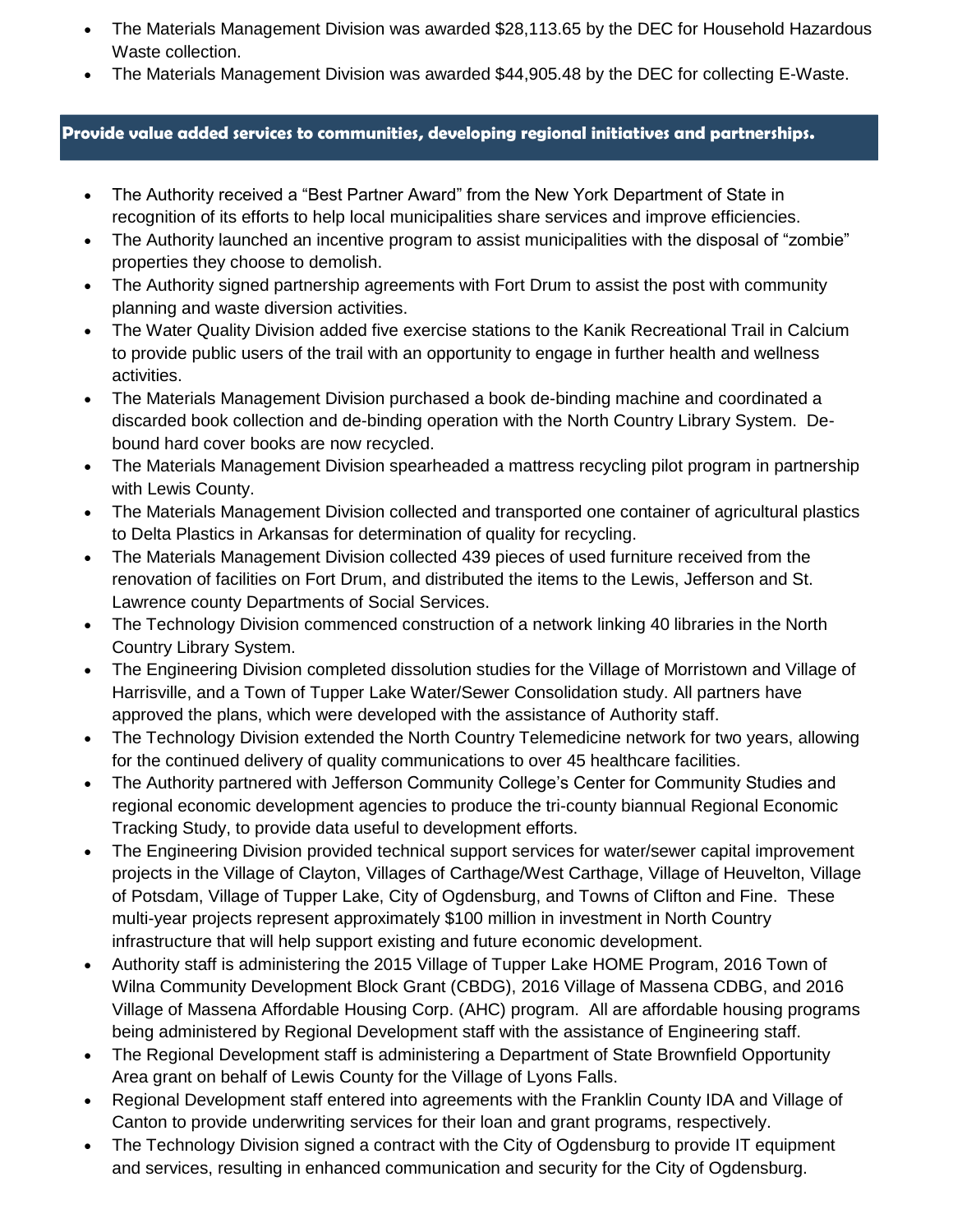- The Village of Gouverneur and Town of Gouverneur municipal networks were completed, greatly increasing the municipalities' broadband and communications capabilities.
- The Technology Division delivered a 10Gbps wave throughout the Authority's network to Avangrid/NYSEG, allowing them to enhance their communications and monitoring infrastructure, as well as increase the security of their network.
- The Technology Division worked with MORIC to extend the Jefferson-Lewis BOCES contract for three years, allowing the Authority to continue to deliver broadband services to over 40 schools at a discounted rate.
- The Technology Division signed agreements with the Village of Sackets Harbor, the Village of Carthage and the Adams Fire Department to provide enhanced facilities and communications infrastructure for Central Office Spaces.
- The Technology Division signed an agreement for dark fiber service with NYPA, allowing it to enhance its communications and monitoring infrastructure as well as increase the security of its network.
- The Technology Division completed a 100Gbps wavelength swap with NYSERNET. The agreement allows NYSERNET to deliver extremely high speed broadband to the colleges and universities in the North Country and allows the Development Authority to deliver services from the North Country to New York City.
- The Authority, as a Local Development District designated by the Northern Border Regional Commission for St. Lawrence, Jefferson, Lewis, and Franklin counties, provided project management/grant administration for two projects awarded in 2017 and five projects awarded in 2016.
- The Engineering Division/GIS was awarded a contract totaling \$79,268 with the Towns of Tupper Lake, Harrietstown, and Long Lake, to complete regional archives GIS mapping.
- The Engineering Division, on behalf of the Route 3 Sewer Board of Commissioners, will administer a Dormitory Authority of the State of New York State and Municipal Facilities Program grant to fund upgrades that will ensure the continued reliable operation of pump stations on the line and safeguard against pump station failure and environmental excursions.
- The Engineering Division completed project management and oversight of Crosstown Canal improvements for the Village of Potsdam.
- The Engineering Division completed an Asset Management Plan for the Village of Canton.
- The Engineering Division completed a Water/Sewer Rate Study for the Villages of Carthage and West Carthage and made recommendations to improve billing.
- The Engineering Division provided project management services to the St. Lawrence County IDA to support Phase 2 of the railroad rehabilitation project from Newton Falls to Carthage.
- The Engineering Division also provided project management services to the St. Lawrence County IDA for the asbestos abatement and demolition of 11 buildings on the J&L brownfield site in Star Lake.
- The Engineering Division provided project management services to the Village of Lyons Falls to oversee the completion of the third phase of hazardous material abatement and demolition of the Lyons Falls Paper Mill brownfield site, and technical grant assistance and planning for the fourth and final phase of the project.

## **P Promote and sustain MWBE initiatives for economic growth.**

- In FYE 2017 the Authority's MWBE utilization rate was 29.16%.
- The Authority's annual Minority and Women-owned Business Enterprises Goal Plan was submitted in a timely manner and approved.
- MWBE utilization from April 1, 2017 through December, 2017 was 34.58%.
- The Technology Division proactively sent all bids to all MWBE vendors listed in the procurement category.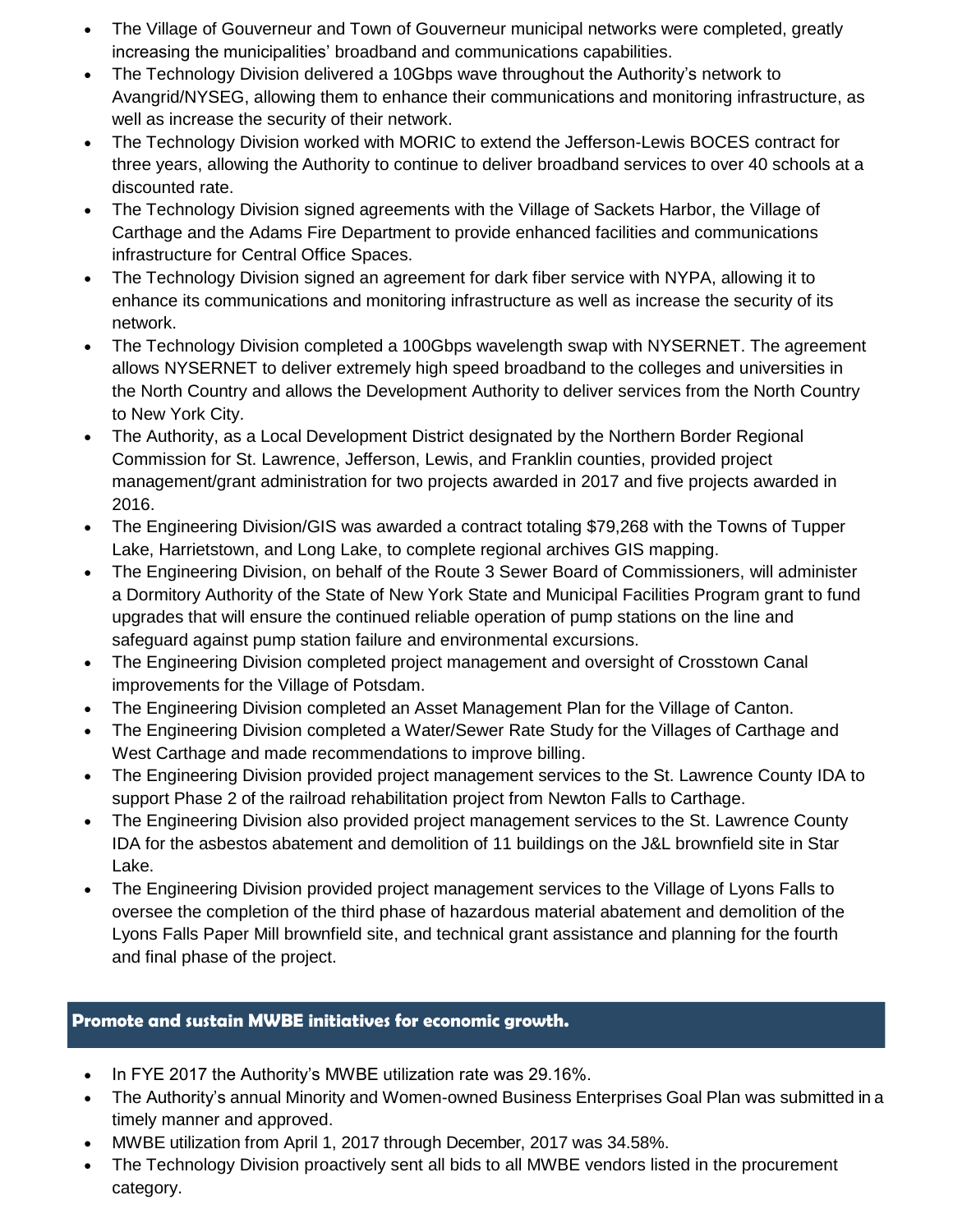- The Technology Division purchased all Cisco equipment via bid won by an MWBE.
- Authority staff attended contractor match-making events in St. Lawrence and Jefferson counties in order to increase awareness with certified MWBEs.
- For FYE 2018, the Authority established a MWBE goal of 30%, consistent with state requirements.
- Authority staff participated in the Governor's Annual New York State MWBE Forum for two days in the capitol.
- The Authority's annual Service Disabled Veteran Owned Businesses (SDVOB) Goal Plan was submitted in a timely manner and approved.
- For FYE 2018, the Authority established a SDVOB goal of 3.56%. The state established a statewide target of 6% for SDVOB.
- Authority SDVOB utilization from April 1, 2017 through December, 2017 was 5.41%
- The Authority proactively identifies MWBE firms and notifies MWBE vendors of procurement opportunities.
- The Authority's Engineering division ensured that MWBE requirements were met for all state-funded municipal partner projects; the combined investment of these projects is approximately \$100 million.

### **P Utilize new technology for the efficient delivery of operations and services.**

- The Authority implemented NexGen Asset Management and Work Order System, providing additional capabilities for the Authority to track its assets.
- The Engineering Division is utilizing the NexGen system to effectively manage preventative maintenance and regulatory compliance tasks for four water pollution control facilities and two water treatment plants that it oversees/manages.
- The Finance Division has utilized the Authority's electronic content management system (ECMS) to manage the workflow process of procurement transactions. The ECMS is the centralized repository for all Authority procurements that require a formalized competitive process.
- The Engineering Division GIS staff supported the Fort Drum Joint Land Use Study (JLUS) with database and web-based portal development, map creation, and JLUS VHB consultant oversight. GIS staff worked with Fort Drum staff to create 3D wind energy project data, maps, and fly-over videos that illustrate the proximity of wind energy projects to Fort Drum airspace boundaries and effects on radar stations.
- The Technology Division completed the installation of a backbone upgrade to 40 terabits per second Dense Wavelength Division Multiplexing system.
- The Materials Management Division constructed new scales, installed new billing software and made site access improvements to improve traffic flow and hauler service at the landfill.
- The Materials Management Division constructed new leachate storage and loading facilities to improve leachate handling operations at the landfill.
- The Technology Division provided a 10G wave to Westelcom.
- The Technology Division increased the bandwidth for SLIC Network Solutions to 14 Gbps.
- The Authority continued to grow its GIS hosting services, bringing the total number of customers served to 66 this fiscal year, and the number of users of the Authority's Internet Mapping Application to 5,000 per month.
- The Technology Division signed an agreement with Westelcom to perform joint builds, swap fiber, and perform construction to enhance both networks in the North Country.
- The Technology Division added service to 22 new cell towers.
- The Technology Division increased broadband capacity by adding over 100 circuits.